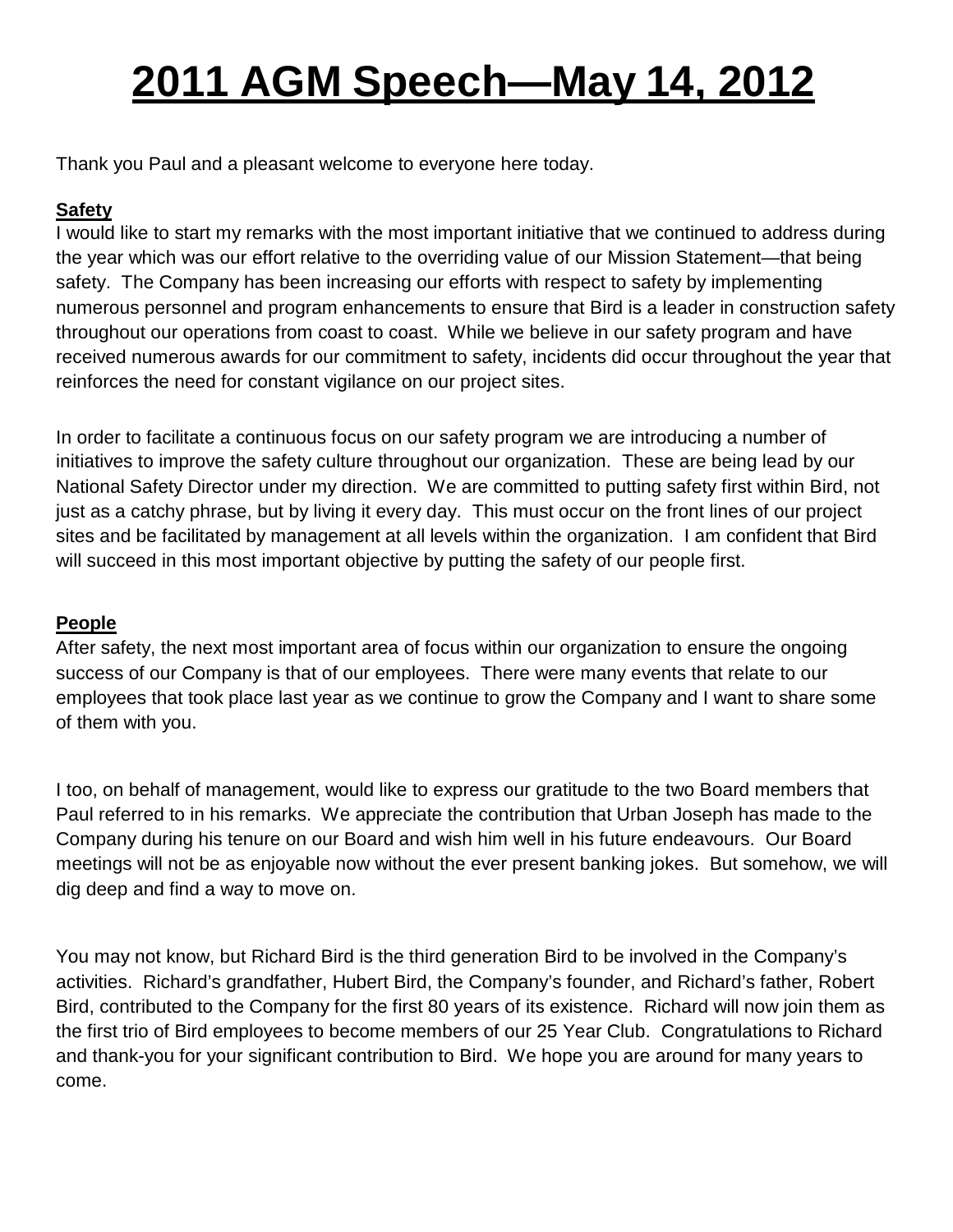The year 2011 was a very exciting and busy twelve months for the Company. I would like to take you through the year outlining some of the significant events that took place.

- In June of 2011, Paul Raboud became the most recent inductee into the Company's 25 Year Club. This celebration was a year late due to someone's inability to read a spreadsheet, but better late than never. The event was attended by Paul's family, members of the management team and the Toronto employees. Including Richard Bird today, we will add 4 names to the 25 Year Club in 2012. We will also celebrate another employee's 50 years of service with Bird this year. I think this reinforces the fact that long, personal, satisfying careers are achievable at Bird.
- At a function in Edmonton this past September, Dave Toronchuk officially retired from Bird after 33 years of service. Dave was instrumental in the industrial initiatives that fueled the Edmonton growth and the ensuing financial results of the Company for many years. The employees that Dave brought into the Company and mentored are now poised take the Edmonton district to new levels that I hope to be able to share with you next year.
- To address the growth that the Company realized in 2011 and will continue to undertake in the future, we have reorganized and increased the capacity of the corporate office to provide the support that our operational districts require to ensure ongoing success. As we expect additional growth, there will likely be further expansion of this group as we continue to modify Bird's style of operations to match the ever changing demands of the construction industry within Canada.
- Also, to deal with the growth of the Company, our Controller's Department, now comprised of close to 50 skilled staff, was relocated to a new facility that is deserving of this hardworking team within our organization. This new and improved functional layout will allow this professional group to continue to serve our front line operations throughout Canada with the level of collaboration that they have been accustomed to.
- We continue to provide ongoing training to our employees through a series of monthly lunch and learns on a wide range of general interest topics, quarterly technical & operationally based seminars that are presented by both internal and external speakers, and more extensive full day training sessions on a very targeted topic of need throughout the organization.
- As I mentioned last year, the Company was introducing a new learning initiative directed at leaders within our organization. Lead by Jim Brennan, it was branded as the Bird Leadership Academy. We celebrated the completion by the first group of attendees, the Class of 2012,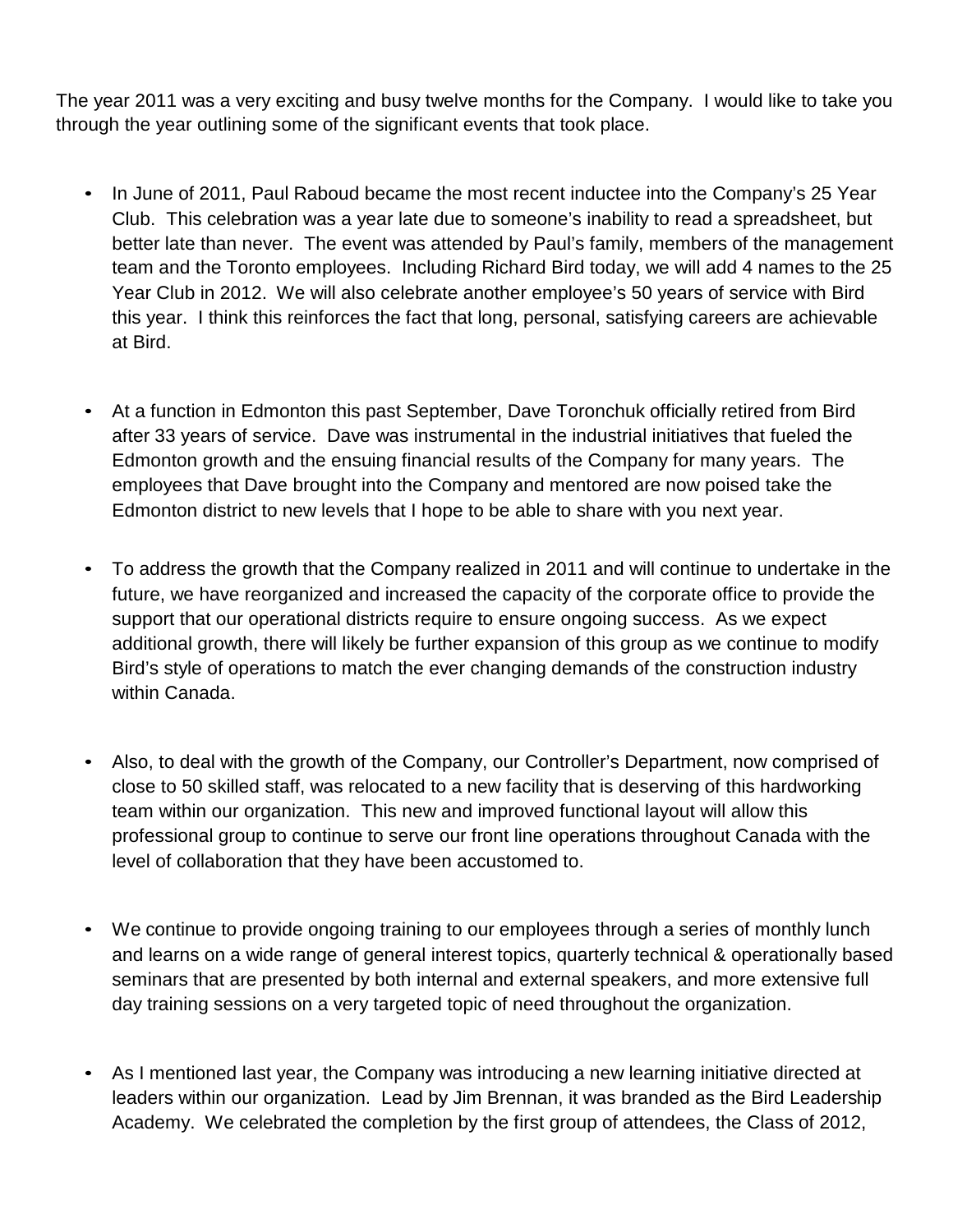with the concluding module just last month. We were delighted by the dedication and significance these 20 employees of the Company placed in the Academy. This group was intense and we saw vast improvement in their leadership skills since the first interaction we had with them a year ago when we commenced. I firmly believe that you, as shareholders and employees of Bird, will see the benefits of this initiative for many years to come and long after this Executive leadership group leaves the Company. The participants themselves felt that the Academy has provided them with improved abilities to further their careers with Bird and contribute to even greater success of the Company. In addition to the leadership tools developed at the Academy, the group achieved a level of camaraderie that will benefit them and the Company immensely as they promote our Company culture.

- And we are at it again. At the start of May, our second group, the Class of 2013, commenced with the Bird Leadership Academy. We will do our best to ensure that this group of 25 leaders is provided with the same elite learning experience and achieves an equivalent level of satisfaction that the first group did.
- These are all important people initiatives and, in part, saw the continuous growth in our employee numbers. During the year the number of Bird employees grew monthly and surpassed the 1000 mark for the first time ever. We currently stand at approximately 1100 office and field employees at the legacy Bird operations. With the addition of O'Connell to our organization, we have over 1700 employees in the Company. We want to extend a warm welcome all the new employees to Bird and look forward to their contribution to our firm.

The construction industry is anticipating significant labor shortages over the next few years. Therefore it is important that we not only employ new staff to support our growth initiatives, but ensure that our current employee compliment are connected to the Company so that we do not have to replace these staff members that we have so heavily invested in. That is why we are so focused on safety and employee engagement initiatives. Because, if we do these things well, we are certain that our talented and dedicated employees will contribute to the successes that we are looking for as a Company.

#### **Projects**

To underscore this point, here are some of the achievements that our people produced for the Company 2011:

- We completed the re-design of our corporate brochure and created a number of other marketing materials for use in the promotion of the Company to secure value added work.
- Our finance department, lead by Stephen Entwistle, successfully implemented International Financial Reporting accounting standards during the year.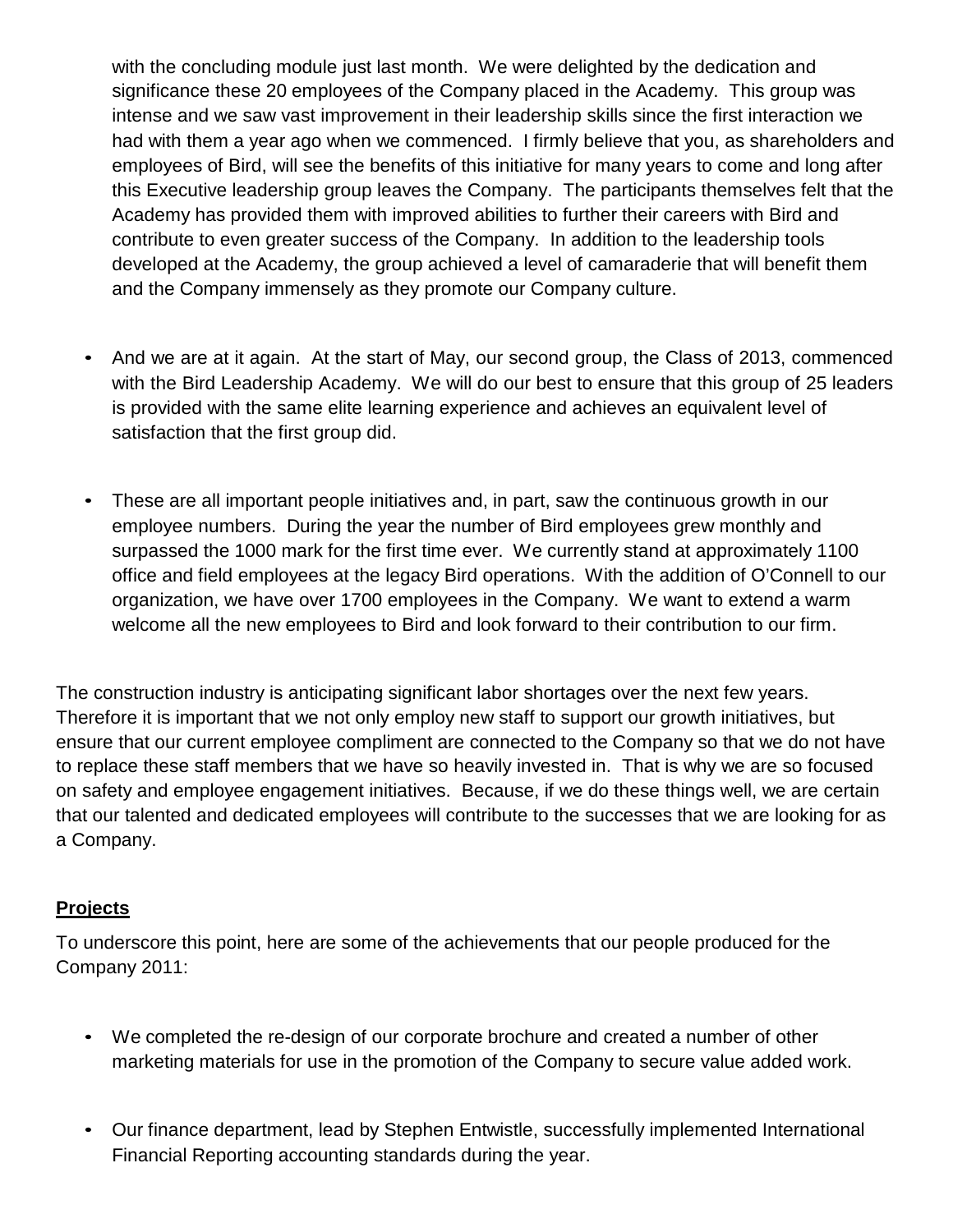- Our Controller's and Information Technology Departments have completed the transition from our old accounting system to the Viewpoint system as at the second quarter of the past year. We will now move to the next phase with the implementation of the operational modules incorporated in Viewpoint to better streamline our district office construction operations.
- A very significant event in the history of Bird took place in the middle of 2011 when we successfully completed the acquisition of H.J. O'Connell, Limited. This is only the second acquisition that Bird has completed in its 92 year history, the first being the Rideau transaction in 2008. Highlights of this strategic transaction to diversify and grow Bird's operations are the following:
	- o First, in keeping with Bird's values, O'Connell is very focused on safety
	- o The operational style of O'Connell closely mirrors Bird's corporate culture
	- o O'Connell is focused on people and brings close to 600 employees to the Bird organization
	- o O'Connell has operational strength in the contract surface mining, heavy civil and industrial construction market sectors
	- o \$77.5 million transaction value with another \$1 million in costs
	- o Financed by way of \$33.5 million in working capital, \$30 million of equipment financing& \$15 million in VTB notes
	- o Will add in the range of \$200 million of annual volume to Bird's operations
	- o A fleet of 400 pieces of heavy equipment valued at approximately \$60 million
	- o Transaction is immediately accretive to Bird shareholders
	- o No impact on Bird's financial capacity to undertake increased operational opportunities

We are very excited to have O'Connell as part of the Bird family and look forward to construction opportunities that the combined people in both organizations will be able to pursue and build together.

Out in the field, here are some of the major construction projects executed by our people:

- Surrey OPF- \$250M PPP job turned over in Q1 of 2011
- ASAP II- \$150M PPP, 10 schools wrapping up by June 2012
- Ft. McMurray Water Treatment Plant- \$85M fixed price project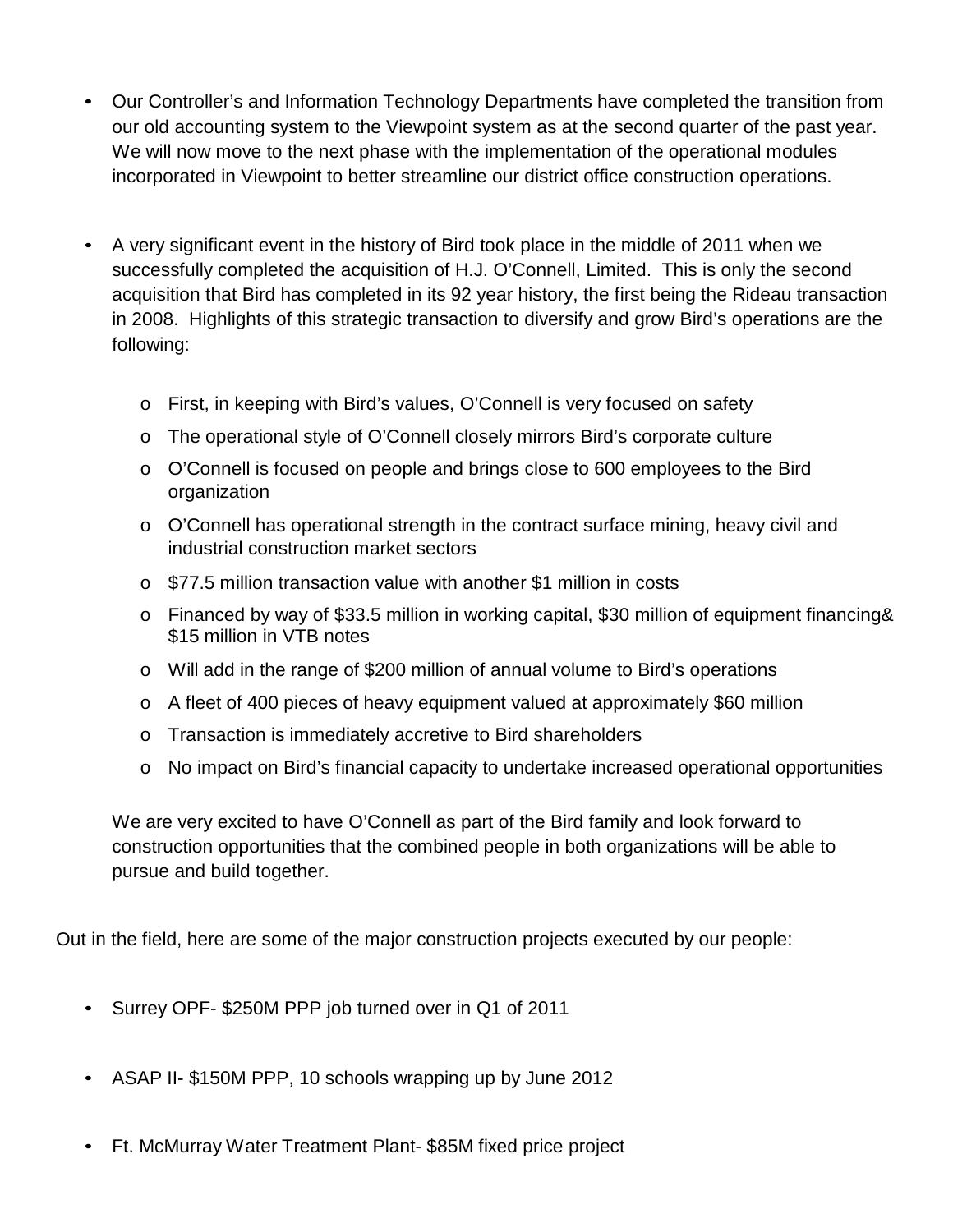- Rocanville Potash Storage Facility- \$95M design-build project completed last fall
- CFB Trenton Hangar 1- \$80M design-build project just turned over for the CF17 heavy lift aircraft
- Saint John Courthouse- \$35M phase II after we did phase I
- Pleasantville Consolidation Project- \$120M design-build project
- Paul's Peak Waste Rock Removal- \$100M unit price job to remove 37 million tons of waste rock awarded in September right after transaction close

#### **Profit**

With our dedication to safe operations, a commitment to people and a focus on projects, we are able to produce profits for our shareholders. Here are our financial result highlights for 2011:

- **Revenue** 
	- o Second highest only to 2008
	- o Q4 first time in excess of \$300M
- Profit before taxes
	- o Impacted by competitive markets
	- o Aided by O'Connell's 4 month contribution
- Net income
	- o Affected by full taxation and competitive markets
	- o Improved results in the last half of 2011 aided by O'Connell
- Adjusted net income
	- o Non GAAP measure to remove the effect of the accounting charges primarily related to the O'Connell transaction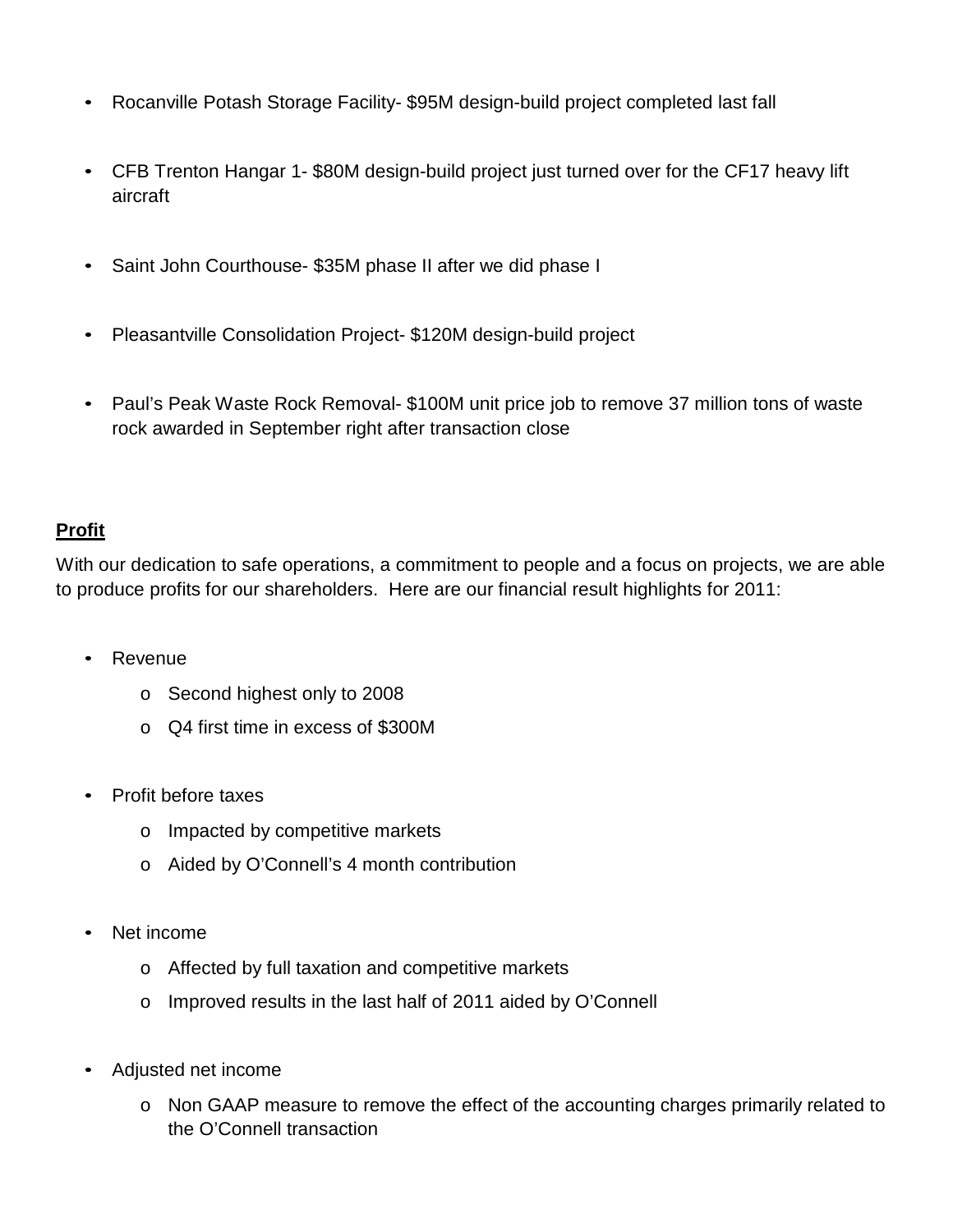- Working capital
	- o Impacted by HJO transaction...brought in about \$20M and spent \$34M on the transaction...offset by earnings less dividends in the year
- New awards
	- o Down from previous year, but an indication of how busy we are...have secured over \$600M in first 4.5 months of this year
- Backlog
	- o Highest quarterly backlog at Q3 of 2011
	- o Record yearend backlog
- The revenues derived from our respective operating markets are largely unchanged from last year and are as reflected in the following chart:
	- $\circ$  Institutional market declined slightly and I would anticipate further reductions here relative to the other 2 markets as we move into what appears to be more favourable economic times with more private spending driving the commercial and industrial markets.
	- o Commercial increased from 8% to 11% as this market rebounded in 2011.
	- o And industrial held virtually steady, although grew in absolute terms. This also includes the \$66 million that O'Connell contributed for 4 months in 2011.

These results and the confidence we have in the Company moving forward have allowed the Board to increase the dividend. Last year we increased the dividend by 10% and in March of this year increased the dividend by a further 9% to its current level of 72 cents per share per year.

While we did see some enhancement in our results in the last half of 2011, the improvements in the markets that we were counting on is not progressing as quickly as we had anticipated. There was some improvement to going-in margins on work that was secured in the back half of 2011. With a full year's contribution from O'Connell and our planned strategies for growth in our legacy Bird operations, we are forecasting increased revenues for the Company in 2012. We do not expect our profits to rebound as quickly as revenues due to the continued competitiveness of the construction marketplace as companies are still recovering from the effects of the difficult times over the past few years. Additionally, the increased competition from the influx of foreign competition is keeping our margins lower than we would like.